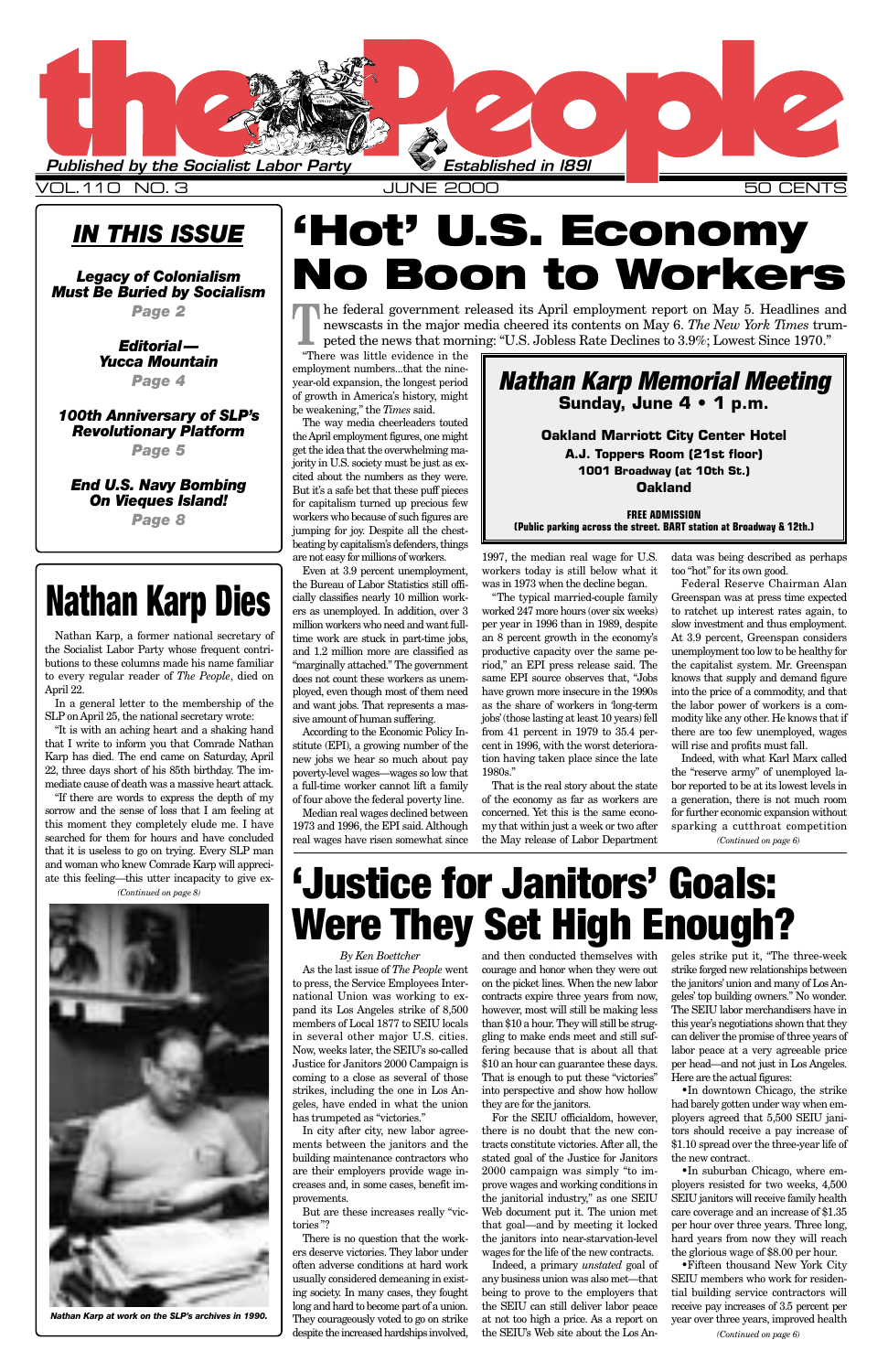#### **The Death of Amadou Diallo (1)**

Thank you very much for your thoughtful discussion of issues which make this terroristic murder of an immigrant worker of African descent such a painful and stark indication of the time in which we must live.

> Thandabantu Iverson Indiana University Northwest Labor Studies

#### **The Death of Amadou Diallo (2)**

I believe in capitalism, albeit capitalism where everybody has the chance of being a capitalist no matter your race or ethnic background. Unfortunately, police states have never and will never operate this way. It certainly would seem from our most recent events (this incident and the Cuban boy) that we are now approaching the status of just that, a police state. I am in a quandry as to what to hope and pray for, much less what to do. Disturbing, deeply disturbing to me.

Name Withheld

#### **Elián's Tormentors**

The vociferous Cuban-American community in Miami are remnants of the capitalist class of Cuba during the Batista regime. I have learned from friends who lived and worked in "Little Havana" in Miami what happened when Fidel Castro began his campaign for power. They turned whatever assets they could lay their hands on into jewelry (the easiest and most convenient way of carrying anything valuable out of the country). Established in this country, they became flag-waving American patriots and egged on by the cold war campaign they spewed their hatred of the dictator who had deprived them of their property. None of these people nor the Miami politicos care a hoot whether the child, Elián, belongs with the Miami relatives or his father. They are just making hay and spilling invectives because maybe, just maybe, if they can cause Castro's downfall they could, once more, assume their roles as exploiters of the workers of Cuba.

> Louis Lipcon Mountain View, Calif.

#### **Elián and Politics**

Given the facts, most workers could have arrived at the correct solution within five minutes. Unfortunately, however, capitalist politics doesn't allow for the

Consider the current turmoil among<br>capitalism as Sierra Leone, such former colonies of European Ethiopia, Eritrea, Somalia, Sri Lanka, Sudan, Zimbabwe, Angola, Uganda, Congo, Pakistan and India, etc. Consider the AIDS epidemic sweeping Africa, the starvation and the poverty that are debilitating scores of "Third World" countries. It is a world immersed in misery, and much of that misery is the direct legacy of five centuries of colonial rule by European capital.

> simplicity of common sense. The local political power of the anti-Castro faction in Miami must be weighed, the politicians in Washington must decide what side of the fence to ride and the White House must examine what to do in view of our relations with Castro. Questions concerning the judgment of those who granted temporary custody of the boy to fanatic anti-Castro activists, or why the media allowed the rights of a father to be equated with the rights of a great uncle living in another country, may be amusing to ponder and, doubtless, will give rise to many poorly written books. But the most significant lesson to be learned from this sorry episode is the way capitalism will be handling many types of civil and non-civil disobedience in the future. Attorney General Reno was afraid of another Waco. But the fear was that if Washington doesn't act with enough force and conviction, the probability of having to face more such situations increases. Washington need not worry on that score. Capitalism will create many more opportunities in the future. And this is just the type of response we should expect from capitalism. Candidates Bush and Gore promptly voiced their disappointment of the use of force. Well spoken, by people not yet charged with the responsibility of slowing the decay of our outdated system.

> > Jeff Chern Plano, Tex.

#### **Commune of 1871**

I was going to let my subscription lapse, but was pleasantly surprised by the articles on the Commune of 1871. [March issue] I had read little bits about it before, but hadn't run across much of the story until you printed it. *Thank you!* I don't consider myself a Socialist, but I do like reading your paper.

> Lucky Jean Cave Junction, Ore.

#### **Disillusioned World Federalist**

Fifty years ago this month I joined World Federalists. Their slogan was World Peace Through World Law! Very idealistic, huh? The only trouble has been the following: They presume "world law" to be based on capitalist world or global law that profits capitalists around the world, and this will bring "world peace"!?!?

Of course, we already have this "law" in operation, and the world has never been in more turmoil or more doomed to devastation, if not extinction! The Battle of Seattle gave me hope, and the young people today may yet free themselves.

> Lester Saefke Minneapolis, Minn.

#### **Pinochet**

Your March 2000 issue is the best ever, especially Diane Secor's article on Pinochet. It seems to be a good rule of thumb that any enemy of mankind is a friend of the U.S.A.

> Nick Poluhoff Jersey City, N.J.

#### **Our Pleasure**

Thank you for continuing to send us this fine publication.

> P. Thompson Lee Periodicals Manager Selby Public Library Sarasota, Fla.

#### *By B.B.*

The notion popularly propagated is that with the end of colonial military occupation and direct political rule in Africa, Asia and elsewhere, free nations have emerged to pick up where they left off centuries ago, just as though colonial subjugation had never existed. Stephen Slemon, a professor of English at the University of Alberta, writing in *The Dallas Morning News*

of March 11, challenged this view.

The occasion for Slemon's article was Portugal's quiet departure from Macau on Dec. 20, 1999, and the tiny enclave's return to Chinese control after 442 years of Portuguese occupation. Portugal's departure from the last piece of Asian real estate physically occupied and directly administered by a European country ostensibly signaled the end of European colonial domination of Asia.

Prof. Slemon took exception to this view on several counts, among them the scars left behind by "colonialism's devastation of indigenous populations across the globe, especially in Australasia and the Americas." But no formerly colonial country can be excepted.

Prof. Slemon asserted that the political map would be different today had indigenous populations been successful in resisting colonial rule. Had Europe's former con-

trol of 80 percent of the world's land mass been averted, "the assumption that profittaking should dominate almost every facet of contemporary social life might not be so easily maintained" in the emerging countries of Africa, Asia and elsewhere around the globe.

In summing up, Slemon noted that a United Nations survey found "that of the 4.4 billion people in developing countries, three-fifths are without basic sanitation, one-third without safe drinking water, one-quarter without adequate housing, and one-fifth beyond the reach of health services. We cannot know what these numbers would look like had the European empires never happened. But it is hard to imagine that they could possibly look worse."

Apart from a reference to Ghana's first president, Kwame Nkrumah, having coined the phrase "neocolonialism" to describe the

## **Legacy of Colonialism Must Be Buried by Socialism**

continuation of Western imperialism through economic domination, Prof. Slemon fails to underscore the continuation of capitalist imperialism. He naively calls for "genuine economic redistribution across the global village," which will "require radical changes in participation and decision making."

Imperialist domination continues through the control of the economic and political life of countries throughout the "Third World" by Western corporations and financial institutions. It will indeed require "radical changes in participation and decision making" to free those countries from the ongoing economic and cultural rape that brings nothing to the emerging countries but misery and devastation. Revolutionary changes are needed—not the changes that topple and swap one gang of militarist thugs for another, as has happened in so many cases, but changes that will emancipate the oppressed masses of Asia, Africa and Latin America from capitalism itself.

If the emerging countries of the former colonial world are to resolve their problems free from the interference and exploitation of capitalist imperialism, that interference and exploitation must be dealt with at its source. That implies a socialist reconstruction of the industrialized nations, and particularly of the United States. That change can only be the one advocated in the pages of *The People*. Only a Socialist Industrial Union government, democratically based and in full control of the phenomenal industrial and agricultural capacity of America, can end imperialism and offer the comprehensive help and support the previously dominated countries need to extract themselves from the legacy of capitalist colonialism and imperialism.

*Do You Belong?*

Do you know what the SLP stands for? Do you understand the class struggle and why the SLP calls for an end of capitalism and of its system of wage labor? Do you understand why the SLP does not advocate reforms of capitalism, and why it calls upon workers to organize Socialist Industrial Unions?

If you have been reading *The People* steadily for a year or more, if you have read the literature recommended for beginning Socialists, and if you agree with the SLP's call for the political and economic unity of the working class, you may qualify for membership in the SLP. And if you qualify to be a member you probably should be a member.

For information on what membership entails, and how to apply for it, write to: SLP, P.O. Box 218, Mountain View, CA 94042- 0218. Ask for the SLP Membership Packet.





## letters to the People

#### **About Letters**

*The People* welcomes your letters and comments. Letters intended for publication should be brief; longer letters may be shortened. Unsigned letters will not be considered for publication. Names and addresses will be withheld upon request. Send your letters to: *The People,* P.O. Box 218, Mounain View, CA 94042- 0218.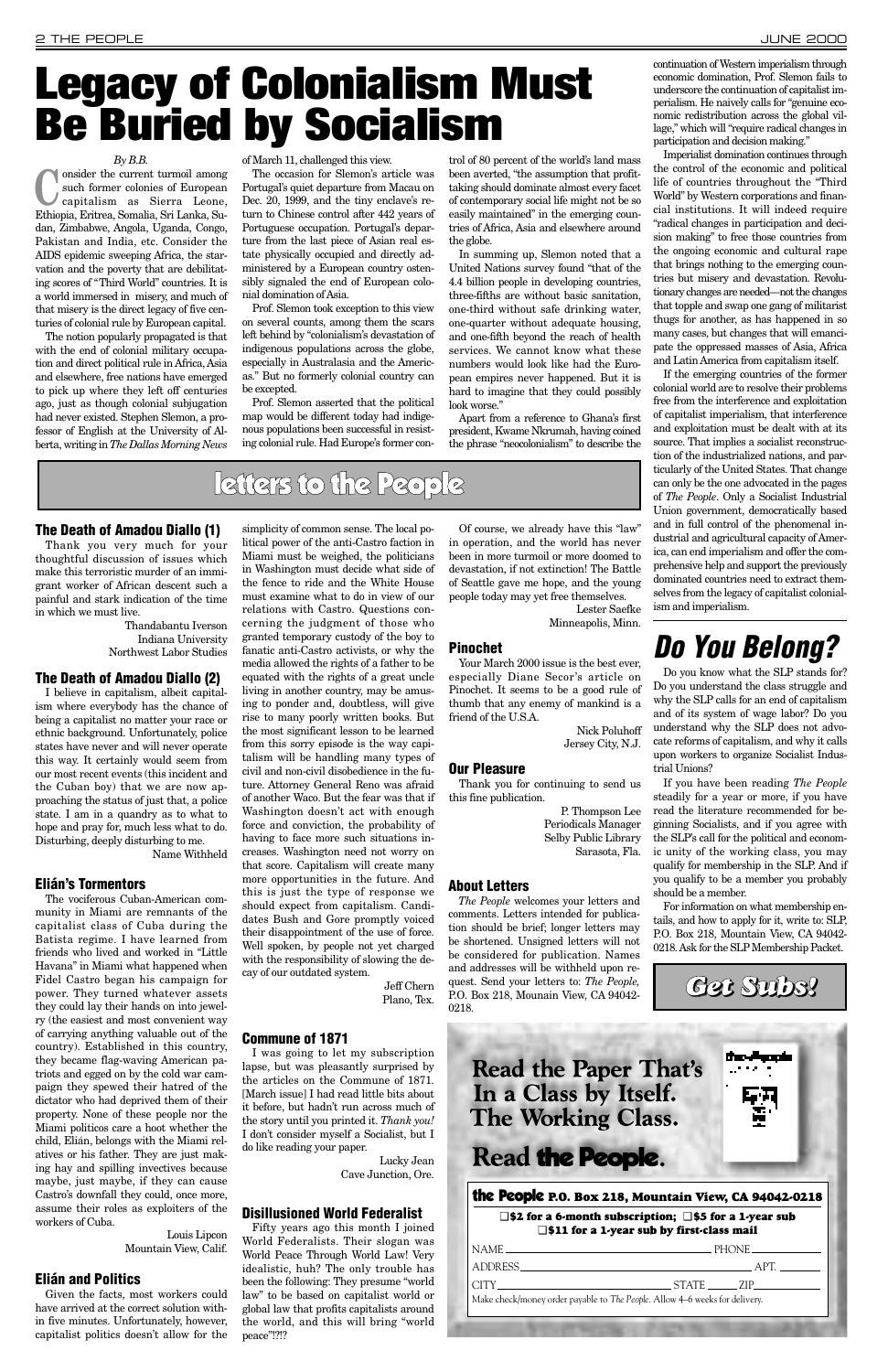*By Bruce Cozzini*

"Open door" health providers, hospitals and clinics that accept patients regardless of their ability to pay, are on the verge of collapse in California. As the health care of last resort for millions of working-class families, their demise means the end of one of the "safety nets" that capitalism has made available to workers to maintain social stability. But as medical care has increasingly been treated as a commodity, these facilities, along with the rest of the health care system, are becoming too expensive for workers to afford.

An April 30 editorial in the *San Jose Mercury News* notes that more and more workers, particularly in California, are not covered by health insurance by their employers. More than 7 million Californians do not have health insurance. "The vast majority are in families with at least one employed worker; two-thirds are poor or near poverty; they are predominantly young, and mostly minority," the *Mercury News* said.

Even with the booming high-tech economy, most job growth is in fields with relatively low wages and few benefits. Workers in these jobs make too much to be eligible for Medi-Cal health benefits, but too little to pay for health insurance. For such workers nonprofit and public health care facilities are the only option.

The currently fashionable capitalist doctrine of expecting the "marketplace" to solve the health care problem works particularly poorly here because, as the *Mercury News* points out, "...The law of supply and demand works only when the people with the demand for a service also have the money to pay for it." In fact, the "marketplace" has served to siphon off patients covered by state Medi-Cal and federal money to managed-care providers, leaving the "open door" providers with the uninsured and the Medi-Cal patients with chronic illnesses and needing special services, and with no subsidies that used to pay for their care.

Increasingly, medical centers in poor communities or neighborhoods are being forced to close. One such case is the planned closing in May of the Alviso Health Center in Alviso, an isolated, mostly Latino section of San Jose on the southern margin of the San Francisco Bay.

According to an April 28 news report in

the same newspaper, the clinic serves about 3,000 patients a year, many uninsured, some eligible for Medi-Cal or Medicare. Run by the nonprofit Gardner Family Health Network and partly subsidized by Santa Clara County, the clinic is about \$1 million in debt, and closing the clinic will save the corporation about \$500,000. The \$700,000 yearly cost of running the clinic cannot be sustained when, as noted by Gardner CEO Reymundo Espinoza, almost half of the patients are uninsured. To make things worse, in the last two years, the number of uninsured patients served by Alviso and the other five Gardner clinics has increased by 14 percent while the number of patients covered by Medicare and Medi-Cal has declined by about 19 percent.

Patients were stunned by the news. They like the clinic because of its convenience and personal touch. Many patients bring homemade tamales and homegrown vegetables to "pay" for the health care they typically cannot afford. For some, like a mother of five mentioned in the *Mercury News* report, transportation will be a problem. With no car, she and her family face a lengthy bus trip across town to the nearest clinic that will serve them. Some patients felt betrayed by news of the shutdown. As one woman said, "Why didn't we have a meeting about this? We could have started a petition to keep the clinic open. There's no justice!"

Clinic workers were also saddened but not surprised by news of the shutdown. Most of the 16 health care workers should be reassigned to other clinics, but as many as five may be laid off.

Another poor, largely Latino community, Watsonville, had to sell its hospital that had been running as a nonprofit community hospital for 103 years to a for-profit company in 1998. In the years before the sale the hospital had gone through rounds of layoffs and budget-cutting that were attributed to reductions in reimbursement rates from insurance companies and government health care programs. In the process of the sale, the company, Community Health Systems (CHS), assured the community that the poor would continue to be served. Now, less than two years later, as reported by the *Santa Cruz Sentinel* on April 27, the new owners find themselves in a similar situation, cutting staff by 20 to 25 workers.

The cuts are not the result of too many staff. In fact, nurses and others with the hospital have complained privately about short staffing. According to Barry Schneider, the hospital's CEO, the hospital is losing business because of delays in recruiting physicians for specialty referrals, and because income in some service areas has fallen short of projected revenues. "Spending and staffing were planned according to certain goals," a hospital spokesperson said. "If we don't meet those goals, we have to reduce the staffing and level of spending to the real volumes."

Conspicuously absent from the report is any mention of how the cuts will affect service to the community. It can readily be surmised that CHS is finding that there is little money to be made in a small and relatively poor community and is protecting its profits at the expense of workers.

The *San Jose Mercury News* editorial correctly observes that the current system of subsidized care is insufficient to begin with and is subject to being siphoned off by managed-care HMOs. It also notes that incentives offered to employers to provide insurance have not worked and that tax credits suggested by presidential candidates wouldn't come close to the costs of good insurance. "Universal health coverage has proven to be a political impossibility," it concluded. Inconsistently, it then followed its conclusion with its own wish list of futile reforms.

In fact, it is a political and economic impossibility to provide the level of health care that workers at all economic levels require as long as health care is a commodity that must be sold for a profit in the capitalist marketplace. As long as protecting the interests of drug companies, HMOs, for-profit hospitals and other "health care" organizations is the goal, the health and well-being of workers will suffer.



*The People* (ISSN-0199-350X), continuing the *Weekly People*, is published monthly by the Socialist Labor Party of America, 156 E. Dana St., Mountain View, CA 94041-1508.

Periodicals postage paid at Mtn. View, CA 94042. Postmaster: Send all address changes to *The People*, P.O. Box 218, Mountain View, CA 94042-0218. Communications: Business and editorial matters should be addressed to *The People*, P.O. Box 218, Mountain View, CA 94042-0218. Phone: (650) 938-8359. Fax: (650) 938-8392.

Production Staff: Donna Bills, Ken Boettcher, Genevieve Gunderson. Robert Bills, acting editor.

Access *The People* online at http://www.slp.org. Send e-mail to: thepeople@igc.apc.org.

Rates: (domestic and foreign): Single copy, 50 cents. Subscriptions: \$5 for one year; \$8 for two years; \$10 for three years. By firstclass mail, add \$6 per year. Bundle orders: 5-100 copies, \$8 per 100; 101-500 copies, \$7 per 100; 501-1,000 copies, \$6 per 100; 1,001 or more copies, \$5 per 100. Foreign subscriptions: Payment by international money order in U.S. dollars.

*By B.G.*

We hear much about the booming economy and the good times Americans are having now that the wealth is supposedly being spread around. Unfortunately for that view, an analysis of census data for New York City is revealing a steep rise in poverty rates among even stable and well-educated families.

On April 19, the nonprofit Community Service Society released its report on the trend toward growing poverty levels among families with children in New York City. In comparing the years 1996–1998 with the most favorable years for "prosperity" in the late 1980s, the poverty trend for these families was upward, or 32.3 percent compared with 29.3 percent for the 1980s. Along with the growing gap between rich and poor, the survey revealed some additional trends. Higher education was no insulation against poverty. There was a rise in poverty rates of 10.6 percent for families whose heads had some college education. For families headed by a college graduate, the rate of poverty increased by 4 percent. Even broken families and welfare families seemed to fare somewhat better in the statistics than intact, two-parent working families. For families with one worker present, poverty rose by 8.2 percent, while it fell 6.9 percent for families with no worker present. But for a twoparent family, poverty rose by 6.7 percentage points while it declined by 5.1 percentage points for families with a woman as head. For those who are working regularly, the jobs are often in the low-wage category of \$6–\$8 an hour—scarcely enough to

#### support a family.

Mark Levitan, the author of the Community Service Society study, saw the emergence of a "new poor" as those with more education—a group long thought to be insulated against poverty—slipped onto the treadmill of insecurity and lowpaying jobs.

Marcia Van Wagner, chief economist for New York State Comptroller H. Carl McCall, noted, "At the low end, you have lots of jobs and declining real income. At the high end, you have not that many jobs, but increases in inflation-adjusted earnings." The highest rewards therefore go to the very few who have the best paying jobs.

The Fiscal Policy Institute had caught this trend in New York City in a study released last year. There was an increase of 60 percent in working poor families in New York in the 1990s, whereas nationwide the increase was 24 percent. This disparity cannot be blamed on a low-paid immigration population, for the percentage of immigrants in New York City is about the same as in the United States as a whole. What is happening is really no news at all to knowledgeable Socialists. A decline in living standards for college-trained workers and other "professionals" is inevitable under capitalism. It is inevitable for the reason that the labor power of a college-trained worker is as much a commodity to be bought and sold on the labor market as that of any other worker. As the supply of college-trained workers increases in relation to capitalism's demand for them, their price—their wages or salaries—will be forced down. The effects of this trend have already been felt among

doctors, nurses and other highly trained professionals. "The interests of the 'white collar'class are identical with the interests of the manual proletariat in shops," Daniel De Leon once observed. "The circumstance that the 'white collar' division of the proletariat 'imagine they will some day draw big salaries' does not draw any economic class difference between them and the 'collarless' proletariat. Among the latter also there are those who 'imagine'miracles and live in a fool's paradise. The identical economic process, that disenchants the latter and schools it in classconsciousness, will render the same service to the former."

Wherever you have capitalism you have an inequitable society. A few rise to the top, but many more must be kept at the bottom to make businesses more "profitable" and to support those on the top rungs of society. Occasionally, well-meaning organizations come out with these statistical studies that reveal the precarious, treadmill existence of large sectors of working-class society. These studies merely reiterate what Socialists have been saying all along, that our capitalist society is unjust. Mark Levitan commented on his study. "The problem is, we are telling people to climb out of poverty on a downwardmoving escalator." True enough, but neither Levitan nor his study offers any solution. Socialism does. It is time to scrap the outmoded "downward-moving escalator" and exchange it for the upward-moving escalator of economic justice, equality and socialist economic democracy.



## **Health Care 'Safety Net' Crumbling in California**

### **New York Data Shows Increased Poverty Among Educated Workers**



Call toll-free 800-521-0600. Or mail inquiry to: University Microfilms International, 300 North Zeeb Road, Ann Arbor, MI 48106-1346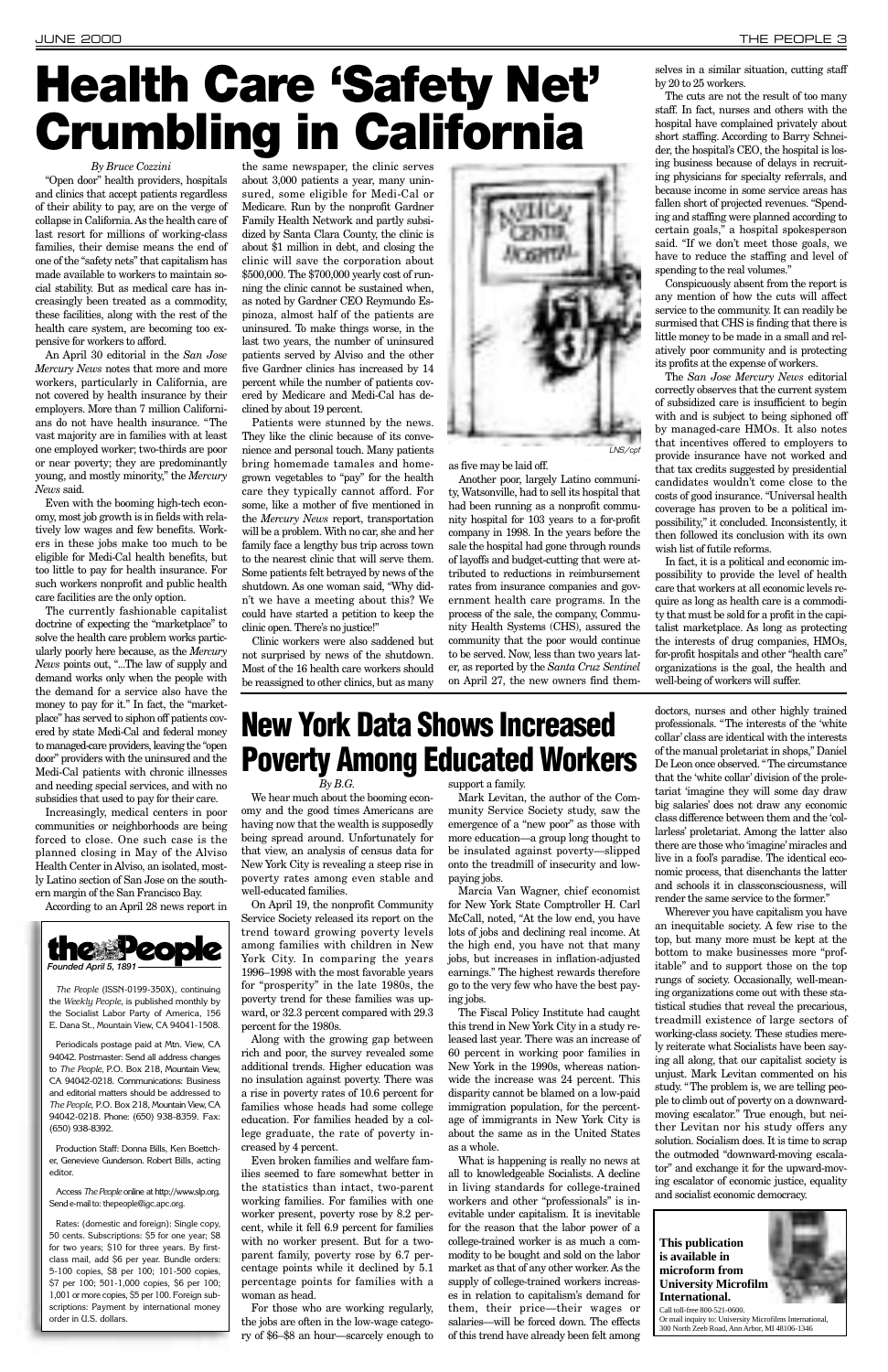Add the voice of the Western Shoshone Nation to those raised against the opening of the proposed federal facility for the "long term" storage of high-level nuclear waste at Yucca Mountain, Nev. For the Shoshones, whose struggle against the plan was recently highlighted in *The New York Times*, the mountain itself and the land around it are sacred.

But that's not the only reason the Shoshones are against the plan. "The Shoshones say," reports the *Times*, "they are opposed to the transportation of the nation's nuclear waste to Yucca Mountain from 80 sites in 43 states—not only to protect the land, but also because such a transport is inherently dangerous. 'That transport would put 50 million people in contact with the most toxic poison,'" said a Shoshone spokesman. "I think they should keep the waste where they made it," he continued. "Why move it on trucks, risking accidents and airborne particles?"

The Shoshones have a point. But then so do the people who live near existing temporary waste sites who don't want the horrible stuff anywhere near them either.

Fifty-five years into the nuclear age U.S. capitalism still has no way of safely disposing of the growing mountain of nuclear waste generated annually. The only "solutions" to the problem of nuclear waste this social system has been able to come up with—dumping or storing it—are merely a continuation of the problem.

In either case what will exist at the end of a few decades is sure to resemble the environmental catastrophes that already exist or are waiting to unfold at major radioactive waste dump sites that have long been full. Transporting nuclear wastes through the densely populated ar-

eas that lie along many of the proposed routes has its own set of unspeakably horrific risks.

This is the best capitalism can do: substitute one set of risks for another, while its privately owned industries and services keep pouring out more of their radioactive poisons and other profit-motivated toxic byproducts—including highlevel wastes from nuclear weapons production and research and nuclear power plants, for which there is today not even a single open dump site.

The problem of nuclear waste is not one that capitalism is able to solve. Efforts to do so under this system above all else attest to the truth of the socialist contention that every time capitalism "solves" a problem it creates a new one. It will take a fundamentally different type of social and economic system to address the problem rationally—a socialist society, freed from what Marx once referred to as "the furies of private interest" that now control technology and its uses.

In a sane society, in which the welfare of the population would be paramount, there would be no conflicts over the development and use of nuclear processes or materials. There would be and could be no debates over whether or not nuclear wastes are a menace, or where, when and how to dispose of them safely. Any doubts related to those questions would be resolved in favor of the health and safety of the populace.

Capitalism, however, does not make for a sane society. The growing nuclear waste problem and the serious threat it poses should provide the working class with one more incentive—and a powerful one—to hasten the abolition of capitalism.

*—K.B.*

### 255075100 years ago

#### **Thanks for the Reminder** (*Daily People*, Aug. 27, 1912)



*The New York Times* of the 12th of this month announces that "many planks of the Bull Moose platform are only a paraphrase of pledges of the Socialist Labor Party of 1896."

The *Times* deserves thanks for the discovery and reminder.

1896 was the last presidential year in which the SLP held a national convention clogged, hampered and otherwise fettered by the navel string of the curiosity named the Socialist*ic* Labor Party. The fact manifested itself in the long list of "immediate demands"—a regular "appendix" to the anatomy of the party, and fit only to produce appendicitis—a political inflammation that is now afflicting the Socialist Party. The navel string being cut at the 1900 National Convention of the SLP, the "appendix" was removed and thrown into the political garbage can.

Whatever else a political party of bona fide socialism may be compelled to do in other countries, where the economic and political clime is different from ours—in America the program of a party of bona fide socialism has no concern with aught but the abolition of wage slavery. Here capitalism is confronted with socialism, no practical vestige of feudalism being left between the two, and to be removed by the latter. In such a country as America, "immediate demands" or "reforms" are a source of unqualified, and of double danger to the socialist movement.

In the first place, the "reforms" are a danger in that they operate as bait. A bait-recruited body may be useful in many, especially financial, ways to the holders of the other end of the line; to the socialist movement such a body is mainly injurious. It is a center from which radiates not one of the virtues that the social revolution requires for its triumph. The thing is a gelatinous bulk—big in mass,

spineless in energy.

In the second place, such "reforms" in an American socialist program are a danger to the movement in that the reforms demanded—they being used as props, and the props belonging to bourgeois society some of them, even all, may at any time be pulled away by the foe, and the structure reared upon them must then collapse.

It is at its own peril that the social revolutionary movement of America will take a single "plank" that fits in bourgeois society. Insofar as such a plank is good, it needs no entry in the socialist program. Socialism is impliedly a safeguard to all the great achievements of the civilizations that precede it. All such "planks" are self-understood. Insofar as such "planks" are not self-understood they are harmful, in that they are props to prop up the ills of the bourgeois social system.

Conscious of all this, the SLP made in 1900 the politico-surgical operation that cut off and cast off the "immediate demands," and today the party stands forth with a program that proclaims both the economics and the sociology of the great pending revolution—the abolition of wage slavery, and also of the social structure of the same, the political state—a proclamation not a note of which is muffled by any "immediate demands," or aught else that can be stolen by the bourgeois foe.

By recalling the fact that Roosevelt merely paraphrased the SLP reform demands of 1896, the *Times* underscores the deep gulf that separates the SLP of 1896 from the SLP of 1912; and the paper simultaneously underscores the shortness of the bridge that bridges the Roosevelt party and the Socialist Party—Bullmoosia and Kangarusia.\*

### *Yucca Mountain*

### *A De Leon Editorial* **Why the SLP Dropped Reforms**

*It realized that reforms were props of capitalism, as witness Theodore Roosevelt's use of the SLP's castoff reform planks in his 1912 "Bull Moose" party platform.*

### what is socialism?

Socialism is the collective ownership by all the people of the factories, mills, mines, railroads, land and all other instruments of production. Socialism means production to satisfy human needs, not, as under capitalism, for sale and profit. Socialism means direct control and management of the industries and social services by the workers through a democratic government based on their nationwide economic organization.

Under socialism, all authority will originate from the workers, integrally united in Socialist Industrial Unions. In each workplace, the rank and file will elect whatever committees or representatives are needed to facilitate production. Within each shop or office division of a plant, the rank and file will participate directly in formulating and implementing all plans necessary for efficient operations. Besides electing all necessary shop officers, the workers will also elect representatives to a local and national council of their industry or service—and to a central congress representing all the industries and services. This all-industrial congress will plan and coordinate production in all areas of the economy. All persons elected to any post in the socialist government, from the lowest to the highest level, will be directly accountable to the rank and file. They will be subject to removal at any time that a majority of those who elected them decide it is necessary. Such a system would make possible the fullest democracy and freedom. It would be a society based on the most primary freedom—economic freedom.

\*"Bullmoosia" refers to Theodore Roosevelt's Progressive, or "Bull Moose," Party, which used the bull moose as its emblem. Roosevelt had *(Continued on page 6)*

For individuals, socialism means an end to economic insecurity and exploitation. It means workers cease to be commodities bought and sold on the labor market and forced to work as appendages to tools owned by someone else. It means a chance to develop all individual capacities and potentials within a free community of free individuals.

Socialism does not mean government or state ownership. It does not mean a state bureaucracy as in the former Soviet Union or China, with the working class oppressed by a new bureaucratic class. It does not mean a closed party-run system without democratic rights. It does not mean "nationalization," or "labor-management boards," or state capitalism of any kind. It means a complete end to all capitalist social relations.

To win the struggle for socialist freedom requires enormous efforts of organizational and educational work. It requires building a political party of socialism to contest the power of the capitalist class on the political field and to educate the majority of workers about the need for socialism. It requires building Socialist Industrial Union organizations to unite all workers in a classconscious industrial force and to prepare them to take, hold and operate the tools of production.

You are needed in the ranks of Socialists fighting for a better world. Find out more about the program and work of the Socialist Labor Party and join us to help make the promise of socialism a reality.

#### **The ILGWU Is Big Business**

(*Weekly People*, June 3, 1950) Reports in the capitalist press on the golden jubilee convention of the International Ladies Garment Workers Union, AFL, echoed the investment bankers' realization...that labor fakerism is big business.

Some \$250,000 of the dues paid by the union's 423,000 members was earmarked for the celebration of the jubilee convention, which opened in Atlantic City on May 23. This sum, the New York *World-Telegram and Sun* pointed out, is larger than the yearly incomes of many unions, but to the ILGWU "it is a drop in the bucket." The international union collects \$2,500,000 yearly in per capita dues. It has \$15 million in general funds and \$9 million in real estate. Its vacation fund totals \$44 million, and its various health, welfare and retirement funds total an estimated \$80 million. Other millions are held by the international's locals and joint boards. A proposed severance-pay fund, financed by employer contributions as a means of preventing garment manufacturers from reorganizing their businesses when profits go down, is expected to add more millions to the union's "kitty." In addition, the union is training new organizers and officers for a recruiting drive aimed at the 100,000 unorganized garment workers who are potential duespayers.

The ILGWU held its first convention in

1900. It was then a so-called socialist union. Members were required to pledge "to elevate the moral and material condition of the working class." David Dubinsky, the union's present president, and a large number of other ILGWU leaders, were active members of the Socialist Party.

The "New Deal" and the Wagner Act squeezed all the "socialism" out of the IL-GWU and converted it to the acceptance of capitalism. They also converted the garment manufacturers to unionism. The manufacturers found out that the union was the one stabilizing force in a cutthroat business. The manufacturers'acceptance of unionism (after decades of fighting it) regulated competition and secured the union's cooperation in disciplining the workers. Today, the garment manufacturers are the greatest defenders of the ILGWU. And they should be! If they prove to be inefficient in the exploitation of their workers the union steps in and shows them how to get more production from fewer workers.

#### **Shanghaiing**

(*The People*, June 17, 1900) That philanthropic institution, the Pennsylvania Railroad, has adopted a new method of securing labor, a method worthy of the old press-gang system by which England formerly recruited her naval and military service.

*(Continued on page 6)*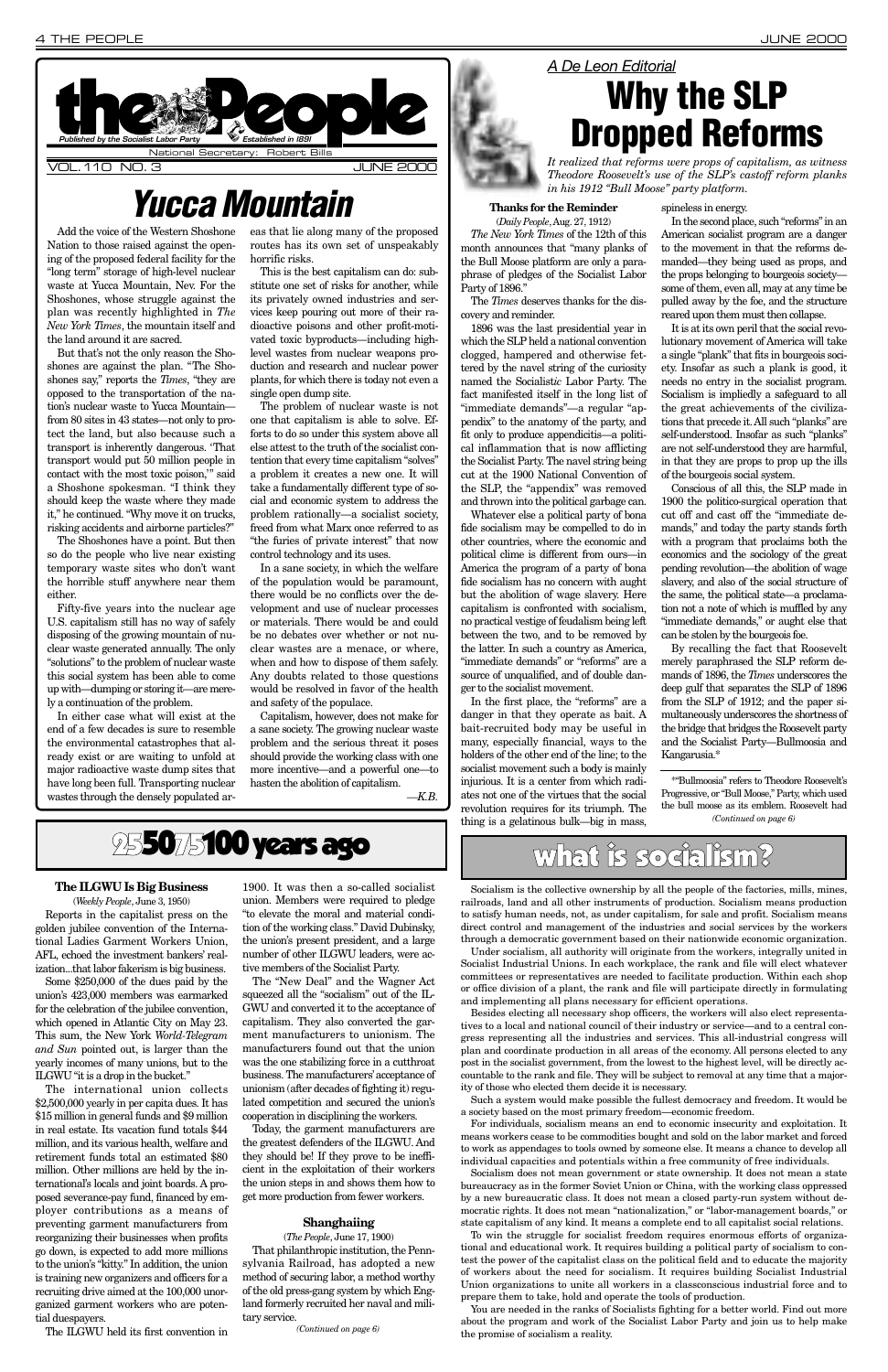**June 2000 is the 100th anniversary<br>
of the Socialist Labor Party's formal<br>
decision to break completely with<br>
referm polities and to adopt a patient** of the Socialist Labor Party's formal reform politics and to adopt a national platform calling for the summary end of capitalism. That decision was reached at the Party's 10th National Convention, held in New York City, June 2–8, 1900. The anniversary marks one of the most important events in the history of the American socialist movement.

#### **The SLP's 'Immediate Demands'**

The SLP platform in effect before 1900 was a revolutionary platform. Originally adopted at the Seventh National Convention in 1889, and reaffirmed with only minor modifications by the Eighth and Ninth National Conventions in 1893 and 1896, respectively, it was based on the class struggle and called upon the workers to organize on a classconscious basis to "put a summary end to that barbarous [class] struggle by the abolition of classes," to restore "the land and all the means of production, transportation and distribution to the people as a collective body," and to substitute "the cooperative commonwealth for the present state of planless production, industrial war and social disorder...."

But appended to this demand for the "summary" ending of capitalism were a number of resolutions or "immediate demands" that, in the words of Daniel De Leon at the 1900 convention, "notified the freaks and capitalists through what doors they could get into our citadel and knock us out."

The SLP platform of 1896, which is reprinted below, had almost as many reform planks as the so-called Socialist, Communist and other reform parties have in their platforms of today. However, even the SLP of 1896 was far ahead of the sincere members of the reformist parties of today. The SLP of 1896 recognized the class struggle and acted according to its logic. It accepted Marxism, and applied



**Daniel De Leon Henry Kuhn** 

Marxian principles to the developing social scene. It was in process of developing out of its embryonic stage into the stage required by the revolutionary needs of the working class.

The delegates to the 10th National Convention of the SLP knew that they had met for the transaction of extraordinary business. In his opening address, National Secretary Henry Kuhn declared:

"We have now come to the time when we must cut our lines clear and sharp...if we are going to make any progress at all...."

De Leon, as chairman of the opening session, repeated the warning that important business was ahead. "The Socialist Labor Party," he said, "is not simply four years older than it was four years ago; it is fully 40 years older. During the last four years [since the 1896 convention], not only from within but from without, a logical evolution has taken place, revolutionary in



many features. Political parties...are not things of air. They develop as everything else of that nature. During the last four years, on the outside, economic and political developments have gone on in a way that clears the field in America as it clears it in no other country under the sun...."

These developments had gone on in obedience to the economic development of capitalism, continued De Leon, and they were reflected in the evolution that had occurred within the SLP between 1896 and 1900. That evolution led to a sharpening of the distinction between reform and revolution and clarified the issues facing the American working class.

#### **Break With the Labor Fakers**

At its 1896 convention, the SLP had formally endorsed the Socialist Trade and Labor Alliance (ST&LA). This endorsement, as Kuhn reminded the delegates to the 1900 convention, was equivalent "to a declaration of war to the knife" against the labor fakers of the American Federation of Labor (AFL) and the Knights of Labor (KofL). The reason for the endorsement was given in the 1896 convention's resolution endorsing the ST&LA. "The policy of 'propitiating' the leaders of these organizations has been tried long enough by the progressive movement," the convention declared, "and is to a great extent responsible for the power which these leaders have wielded in the protection of capitalism and the selling out of the workers." The resolution added: "No organization of labor can accomplish anything for the workers that does not proceed from the principle that an irrepressible conflict rages between the capitalist class and the working class, a conflict that can only be settled by the total overthrow of the former and the establishment of the Socialist Commonwealth."

The SLP's decision to endorse the ST&LA was more than a declaration of war against the labor fakers of the AFL and KofL. It was also a smoking out of the anti-Socialists *within* the SLP.

The anti-Socialists were the later creators of the so-called Socialist Party. When in the SLP they were also organized in and around the Volkszeitung Corporation, the publisher of a German-language newspaper that fought the Marxian development of the SLP. This *Volkszeitung* element had an interest in the preservation of the capitalist unions and of capitalism.

The SLP's declaration of war against the AFL, and its movement away from the idea of reform, endangered the economic interests of the *Volkszeitung* and the members of the paper's corporation. The corporation's controlling members depended upon their contacts with the AFL unions and with various social organizations, sick-benefit societies, etc., for their incomes. Some held jobs in AFL unions; others of the legal fraternity depended upon fees from unions.

#### **The Anti-Socialists Smoked Out**

The 1896 act of endorsing the ST&LA, which was carried by a convention vote of 71 to 6, brought this situation to a head. Following the presidential election of 1896, the opponents of the ST&LA inaugurated a policy of keeping the party in turmoil in an attempt to force it to reverse its stand on unionism. From 1896 to 1899, the Volkszeitung Corporation fought the declared policy of the SLP, in defiance of its own constitutional requirement that it must support the "principles and tactics" of the SLP. The Volkszeitung Corporation tried to capture the SLP's National Executive Committee and to return the party to its policy of tolerating the AFL and of trying to "bore from within the unions" with the intention of capturing them. Direct assaults on the party's stand on unionism were soon followed by direct assaults on Marxian economics. Failing in all this, the corporation used physical force in July 1899 in an unsuccessful attempt to take over the offices of the party and *The People*. And, failing in this, the corporation attempted to "fire" De Leon as editor of *The People.* This attempt was rebuffed by the party and the capitalist courts, to which the Volkszeitung Corporation appealed. The 1900 National Convention of the SLP followed soon after the party's victory over the disrupters. (In 1909, long after the anti-Socialists had flocked out of the SLP, and when they were comfortably ensconced as the leaders of the so-called Socialist Party, the *Volkszeitung* stated: "Yes; the *New Yorker Volkszeitung* went so far in its defense of the American Federation of Labor that it accepted the risk of a split in the socialist movement in America in order to prevent a split in the trade union movement of the land, and to keep up the American Federa-

# **The SLP's Break With Reform**

*When the Socialist Labor Party held its 10th National Convention 100 years ago this month it adopted a National Platform that was identical to the one it had adopted at its Ninth National Convention in 1896 in every respect but one. The exception was the deletion of 21 Resolutions, or "immediate demands," that had been appended to the 1896 platform. It was a major decision that marked the SLP's final break with reformism and its emergence as an uncompromising party of revolutionary socialism. Here we reprint the 1896 platform in its entirety. Just above will be found a brief account of how the SLP came to the decision that it reached in June 1900.* 

#### *Adopted by the 9th National Convention of the Socialist Labor Party of America, July 4–10, 1896.*

The Socialist Labor Party of the United States, in Convention assembled, reasserts the inalienable right of all men to life, liberty, and the pursuit of happiness.

With the founders of the American republic we hold that the purpose of government is to secure every citizen in the enjoyment of this right; but in the light of our social conditions we hold, furthermore, that no such right can be exercised under a system of economic inequality, essentially destructive of life, of liberty and of happiness.

With the founders of this republic we hold that the true theory of politics is that the machinery of government must be owned and controlled by the whole people; but in the light of our industrial development we hold, furthermore, that the true theory of economics is that the machinery of production must likewise belong to the people in common.

To the obvious fact that our despotic system of economics is the direct opposite of our democratic system of politics, can plainly be traced the existence of a privileged class, the corruption of government by that class, the alienation of public property, public franchises and public functions to that class, and the abject dependence of the mightiest of nations upon that class. Again, through the perversion of democracy to the ends of plutocracy, labor is robbed of the wealth which it alone produces, is denied the means of self-employment, and, by compulsory idleness in wage slavery, is even deprived of the necessaries of life.

Human power and natural forces are thus wasted, that the plutocracy may rule. Ignorance and misery, with all their concomitant evils, are perpetuated, that the people may be kept in bondage.

Science and invention are diverted from their humane purpose to the enslavement of women and children.

Against such a system the Socialist Labor Party once more enters its protest. Once more it reiterates its fundamental declaration that private property in the natural sources of production and in the instruments of labor is the obvious cause of all economic servitude and political dependence.

The time is fast coming, however, when, in the natural course of social evolution, this system, through the destructive action of its failures and crises on the one hand, and the constructive tendencies of its trusts and other capitalistic combinations on the other hand, shall have worked out its own downfall.

We, therefore, call upon the wage workers of the United States, and upon all other honest citizens, to organize under the banner of the Socialist Labor Party into a class-conscious body, aware of its rights and determined to conquer them by taking possession of the public powers; so that, held together by an indomitable spirit of solidarity under the most trying conditions of the present class struggle, we may put a summary end to that barbarous struggle by the abolition of classes, the restoration of the land and of all the means of production, transportation and distribution to the people as a collective body, and the substitution of the Co-operative Commonwealth for the present state of planless production, industrial war and social disorder; a commonwealth in which every worker shall have the free exercise and full benefit of his faculties, multiplied by all the modern factors of civilization.

#### **RESOLUTIONS.**

With a view to immediate improvement in the condition of labor we present the following demands:

## **The 1896 SLP National Platform**

*(Continued on page 7) (Continued on page 7)*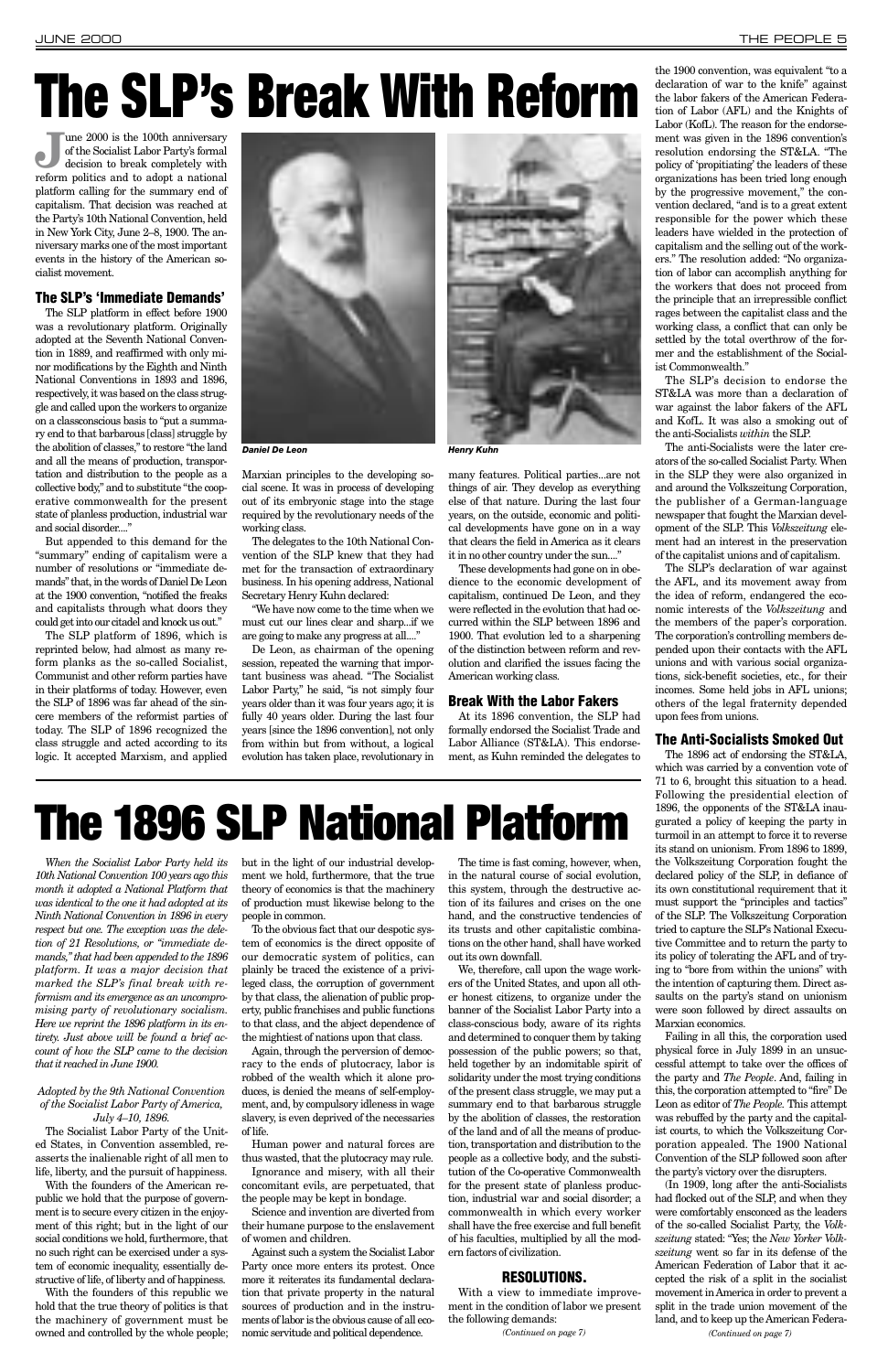refers to that element of the Socialist Party that belonged to the SLP until 1899. That element had tried unsuccessfully to take over the SLP by usurping the authority and attempting to depose the party's duly elected national officers. The term came from the kangaroo courts of the old West, which, though they had no real authority under the law, dispensed "justice." The kangaroos of 1899 failed in their attempt to overthrow the SLP's national officers, but they succeeded in splitting the socialist movement. The minority of SLP members who followed them merged with Eugene V. Debs'Social Democratic Party to form the Socialist Party in 1901.

Recently some trouble arose near Trenton, N.J., between the track laborers—mostly Italians and the company. The men went on strike. The matter was kept out of the papers and was kept as quiet as possible. The officers of the road in New York were instructed to quietly gather as many unemployed as they could (but no Italians) on the representation that they were to go to

secured by one officer on this understanding, were put on a train at Jersey City, and the car doors were locked.

On reaching the scene of the trouble, the men learned of the strike and at once refused to go to work. Threats and cajoleries having no effect, the company left them to shift for themselves while it endeavored to come to terms with the strikers. This exhibition

of solidarity on the part of the strikers came as a surprise to the company. The railroad officials' maxim: "In times of trouble, mix

the nationalities" received a knockout blow.

For the past six months the capitalist press, Democratic and Republican, has been lauding to the skies the relief fund, the pension department and other "beneficial" schemes of the company. It can now add one more:

"The Pennsylvania Railroad Company, Department of Shanghaiing."

•In Los Angeles, Local 1877 members who work in suburban areas will receive a \$1.50 per hour increase over three years (in addition to health benefits and a 40-cent-anhour raise they got in January). Downtown workers will receive an increase of \$1.90 per hour over three years. Both groups received a onetime \$500 bonus that won't begin to cover the wages they lost during the strike. The highest paid among them will have soared to the incredible heights of \$9.80 per hour three years from now.



•In Cleveland, SEIU janitors will receive 22–25 percent pay increases over three years, about the same as in Los Angeles.

•Portland SEIU janitors, according to the SEIU's Web site, "secured" a citywide master contract with Portland building service contractors and won "significant pay increases." Significant to whom, one wonders?

and pension benefits and a training fund that will help them gain access to the Internet. *(Continued from page 1)*

> •The SEIU strike in San Diego ended shortly before this issue of *The People* went to press, with an increase of 50 cents per hour in the first year of a three-year contract, 40 cents per hour in the second, and \$171 per month toward health insurance in the third. Even with these increases, in 2003 janitors in downtown San Diego will be earning only \$7.90 per hour.

> The workers, of course, deserve every penny of these increases and more. They deserve, Socialists

say, the economic abundance and security that all workers deserve—something that requires the *abolition of capitalism* and the *establishment of socialism* for them to get. What they got was, of course, nowhere near what they deserve.

What they got was what they can expect from a business union like the SEIU. Because it accepts the capitalist system of exploitation, it, like other such unions, cannot challenge capitalism. The SEIU, like other unions that support wage exploitation, merely want to horse trade with capitalists to keep their bureaucrats in the privileged positions to which they are accustomed. The labor power of the workers is the "horse" they trade.

## **. . . Justice for Janitors 2000**

*CITY/STATE/ZIP* Prepaid orders only. Send check or money order payable to:

## **. . . 'Hot' U.S. Economy**

split with the Republican Party, set up his own party and had himself nominated for president in 1912. His Bull Moose platform not only mimicked the SLP's platform of 1896, it provoked a howl from the reformist Socialist Party, which accused Roosevelt of "stealing its thunder." "Kangarusia" *(Continued from page 4)*

That competition among the capitalist consumers of labor power does much to explain Greenspan's concern over so-called wage inflation and his recurrent threats to increase interest rates on borrowed capital. *The Wall Street Journal* has even worried that Greenspan might wait too long before using monetary policy to hold the price of labor power in check.

"The price for such a miscalculation would be huge," the *Journal* said of his possibly acting too late. "It would mean that interest rates would have to go higher to snuff out inflation than if the Fed had stepped in sooner. A recession, not just moderated growth, might be needed to bring prices back in line."

The theory is that *by increasing the price of money* by boosting interest rates capitalists in need of capital will be less inclined to borrow to increase production, which, in turn, will dampen the demand for labor power, relieve some of the strain on the labor supply and thereby *hold down the price of labor power*.

The alternative that concerns *The Wall Street Journal* and other bourgeois analysts is that unrestrained continued expansion encouraged by low interest rates on borrowed capital would not only drain the labor market, push wages up and thereby press profits down, but also flood other markets with commodities having too few buyers. The result would not be the "recession" that the *Journal* seems willing to accept, but a full-fledged capitalist crisis of depression-level proportions.

Workers need none of this economy, hot or cold, "boom" or recession. There is only one real hope that workers can enjoy a life of economic security and abundance, of health, leisure and greater freedom than the world has ever known. That hope lies in their own understanding of the need for, and in their own efforts to build, a new social and economic system—a system in which the means of production will be the common property of all the people, operated not for profit but for human needs, under the democratic administration of the workers themselves.

The logic of workers organizing

among capitalists seeking to buy up what's left on the labor market. *(Continued from page 1)*

to build such a system—a socialist system—grows more compelling by the day. But for socialism to be built, the facts and logic supporting the case for socialism must be disseminated ever wider among the working class. The necessary first step is education. If you, the reader, share our conclusion that socialism is the only solution to the problems afflicting the working class, you can be a part of that solution by helping to get the message of the Socialist Labor Party into more workers'hands.

*—Ken Boettcher*

### ativiti

**Activities notices must be received** ings every second Saturday of **by the Monday preceding the third Wednesday of the month.**

**OREGON Portland Discussion Meetings—**Section Portland holds discussion meet-

the month. Meetings are usually held at the Central Library, but the exact time varies. For more information please call Sid at 503- 226-2881 or visit our Web site at http://slp.pdx.home.mindspring.c om. The general public is invited.



### **Steps You Can Take...**

You can help provide for the long-term financial security of *The People* by including a properly worded provision in your Will or by making some other financial arrangement through your bank. Write to the Socialist Labor Party, publisher of *The People*, for a free copy of the booklet, *Steps You Can Take*. Use this coupon.

**Socialist Labor Party • P.O. Box 218 • Mountain View, CA 94042-0218** Please send a free copy of Steps You Can Take to: YOUR NAME\_ ADDRESS APT.

| ____<br>---<br>11. |
|--------------------|
|                    |

| Nathan Karp<br>Memorial Fund                                                                                                                                                                                                                                                                                                  |  |             |
|-------------------------------------------------------------------------------------------------------------------------------------------------------------------------------------------------------------------------------------------------------------------------------------------------------------------------------|--|-------------|
| <b>SLP • P.O. BOX 218</b><br>MTN. VIEW, CA 94042-0218                                                                                                                                                                                                                                                                         |  |             |
| Enclosed is my contribution of $\frac{1}{2}$                                                                                                                                                                                                                                                                                  |  |             |
| <b>Name</b>                                                                                                                                                                                                                                                                                                                   |  |             |
| Address                                                                                                                                                                                                                                                                                                                       |  | _ Apt. ____ |
| $\frac{1}{2}$ State $\frac{1}{2}$ $\frac{1}{2}$ $\frac{1}{2}$ $\frac{1}{2}$ $\frac{1}{2}$ $\frac{1}{2}$ $\frac{1}{2}$ $\frac{1}{2}$ $\frac{1}{2}$ $\frac{1}{2}$ $\frac{1}{2}$ $\frac{1}{2}$ $\frac{1}{2}$ $\frac{1}{2}$ $\frac{1}{2}$ $\frac{1}{2}$ $\frac{1}{2}$ $\frac{1}{2}$ $\frac{1}{2}$ $\frac{1}{2}$ $\frac{1$<br>City |  |             |
| □ Send a receipt. (Political contributions are not tax deductible.) Please do not mail cash.<br>Make check/money order payable to the Socialist Labor Party.                                                                                                                                                                  |  |             |
|                                                                                                                                                                                                                                                                                                                               |  |             |

*• What Caused the Depression? • The Depression's Inflationary Legacy • Capitalism's Next Crash: The Socialist Legacy*

> 48 pp. – \$2.25 (Postpaid)

NEW YORK LABOR NEWS P.O. Box 218 • Mtn. View, CA 94042-0218

*Yes! Send a bundle of The People:*

- ❑ *5 copies for 12 issues \$4.80* ❑ *10 copies for 12 issues — \$9.60*
- ❑ *15 copies for 12 issues—\$14.40*

*NAME*

*ADDRESS APT.*

*The People, P.O. Box 218, Mountain View, CA 94042-0218*

**Distribute The Paper That's In a Class by Itself. The Working Class. Distribute The People.**



Earth Day

& May Day: *Two Views of the Future*

> *8 pages 50¢ postpaid*

New York Labor News P.O. Box 218 Mtn. View, CA 94042-0218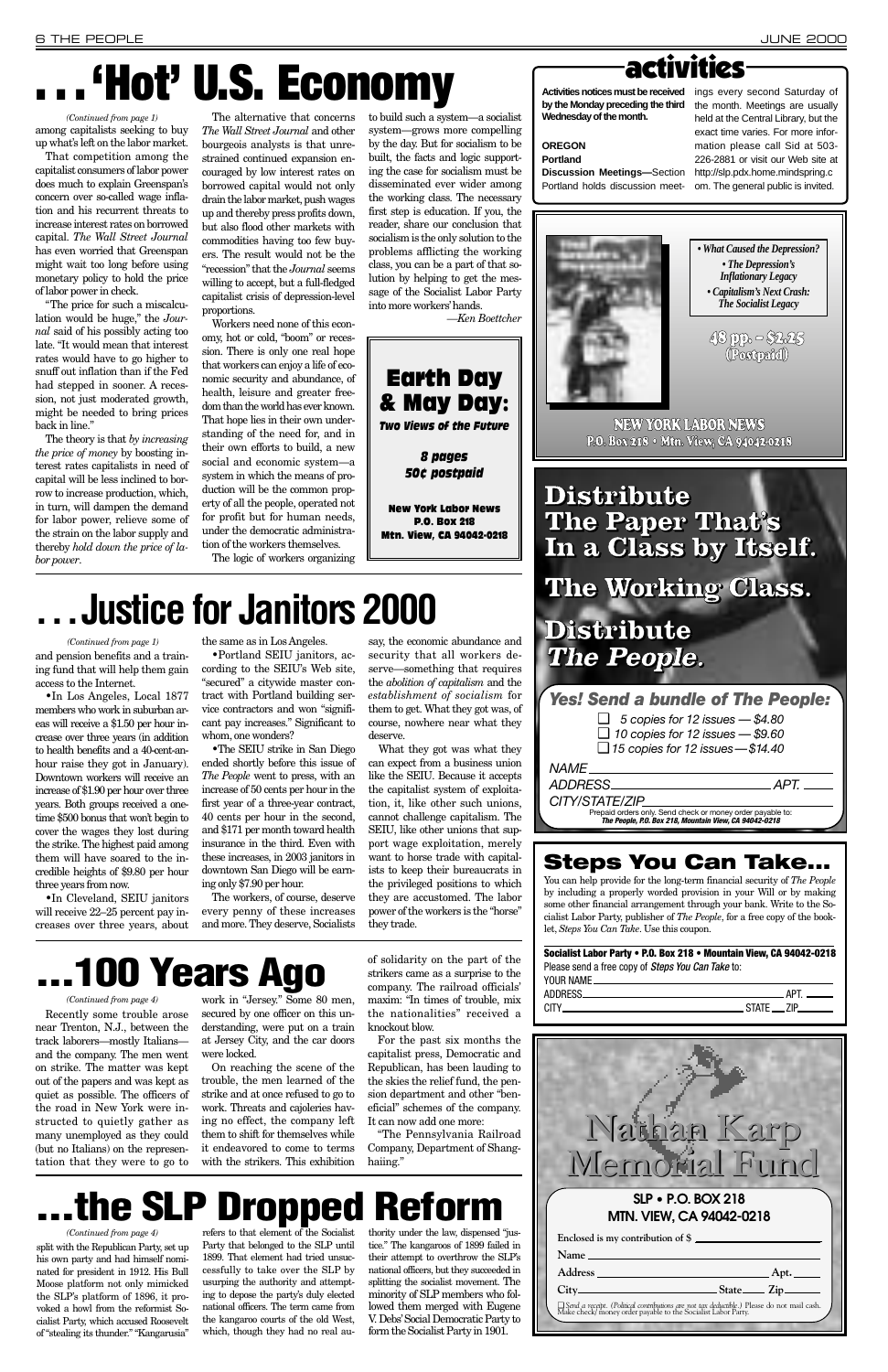1. Reduction of the hours of labor in proportion to the progress of production.

2. The United States to obtain possession of the mines, railroads, canals, telegraphs, telephones and all other means of public transportation and communication; the employees to operate the same co-operatively under control of the Federal government and to elect their own superior officers, but no employees shall be discharged for political reasons.

3. The municipalities to obtain possession of the local railroads, ferries, water works, gas works, electric plants and all industries requiring municipal franchises; the employees to operate the same co-operatively, under control of the municipal administration, and to elect their own superior officers, but no employees shall be discharged for political reasons. 4. The public lands to be declared inalienable. Revocation of all land grants to corporations or individuals, the conditions of which have not been complied with. 5. The United States to have the exclusive right to issue money. 6. Congressional legislation providing for the scientific management of forests and waterways, and prohibiting the waste of the natural resources of the country.

7. Inventions to be free to all; the inventors to be remunerated by the nation.

8. Progressive income tax and tax on inheritances; the smaller incomes to be exempt.

9. School education of all children under fourteen years of age to be compulsory, gratuitous and

accessible to all by public assistance in meals, clothing, books, etc., where necessary.

10. Repeal of all pauper, tramp, conspiracy and sumptuary laws. Unabridged right of combination.

11. Prohibition of the employment of children of school age and the employment of female labor in occupations detrimental to health or morality. Abolition of the convict labor contract system.

12. Employment of the unemployed by the public authorities (county, city, state and nation).

13. All wages to be paid in lawful money of the United States. Equalization of women's wages with those of men where equal service is performed.

14. Laws for the protection of life and limb in all occupations,

and an efficient employers' liability law.

15. The people to have the right to propose laws and to vote upon all measures of importance, according to the referendum principle.

16. Abolition of the veto power of the Executive (national, state and municipal), wherever it exists.

17. Abolition of the United States Senate and all upper legislative chambers.

18. Municipal self-government. 19. Direct vote and secret ballots in all elections. Universal and equal right of suffrage without regard to color, creed or sex. Election days to be legal holidays. The principle of proportional representation to be introduced.

20. All public officers to be subject to recall by their respective constituencies.

21. Uniform civil and criminal law throughout the United States. Administration of justice to be free of charge. Abolition of capital punishment.

| <b>Please send me free</b>       |
|----------------------------------|
| <i>information on socialism.</i> |

| NAME_________                                                           |           |
|-------------------------------------------------------------------------|-----------|
|                                                                         | АРТ.      |
|                                                                         | STATE ZIP |
| Socialist Labor Party, P.O. Box 218, Mountain View, CA 94042-0218 06/00 |           |



#### **10th National Convention**

The 10th National Convention of the SLP in June 1900 met to deal with this situation and with the larger requirements of the social scene on the eve of the 20th century. By casting the reform planks out of its platform, the SLP proclaimed that there is but one social choice for the American working class: the choice between capitalism and socialism. The SLP has proclaimed this fact, with absolutely no concession to reformistic qualifications, for 100 years. So far the workers, as a mass, have not responded to the party's urging that they choose socialism. Instead, they have followed the lure of reforms offered by the reformist parties and the two major parties of capitalism. The result has been that the workers have been trapped into the acceptance of capitalism. Capitalism has "rewarded" them with continued and accelerated exploitation, two world wars, the continuing threat of a third, environmental degradation and "booms" that have brought only temporary relief from the hardships suffered during capitalism's "normal" periods and "depressions."

By the standards of the would-

be reformers of capitalism, the SLP's policy of calling for socialism now has been a failure. The upholders of this viewpoint are heirs to the Socialist Party that was formed by the Volkszeitung elements of the SLP. These elements took as their "heritage" from the SLP the "boring from within" tactics discarded in 1896 and the reform planks junked in 1900. And they have since splintered off into a plethora of groups and organizations that have done as much or more to inhibit the growth of the socialist movement than capitalism's straightforward opposition to socialism.

In his opening address to the 10th National Convention of the SLP, National Secretary Kuhn voiced the determination of the loyal members when he declared: "The only safety lies, on the one hand, in the sharpest enunciation of our position on the proletarian class struggle, which will repel nondesigning elements of the middle class [that is, "do-gooders" who thought that they were Socialists], and, on the other hand, in constitutional provisions that will enable us to get rid, in short order, of a designing element that will come in undeterred by any declaration of ours for the purpose of 'boring from within.'"

Its decision to drop all reform planks from the National Platform of the SLP was important enough to make the party's 10th National Convention a turning point in working-class history. The line between reform and revolution was sharply marked by the act of getting rid of the reform planks. The *Daily People* was to supply daily proof of the wisdom of that act, and of the lack of wisdom in holding on to "immediate demands" in an age that called for revolution. It was to serve as the rallying point for a band of Socialists whose work is still being carried on by the present members of the Socialist Labor Party. And it was to be the vehicle for the launching of a new and great development in the science of socialism, the idea of Socialist Industrial Unionism as "the batteringram with which to pound down the fortress of capitalism and the successor of the capitalist social structure itself."

tion of Labor as the united body of American unionism.") *(Continued from page 5)*

> The SLP continues to reject the idea of reforming capitalism. It continues to follow the example of the revolutionists of 1776 who discovered, after trying "immediate demands," that they could satisfy their social and economic wants only by instituting a new government, "laying its foundation on such principles and organizing its powers in such form, as to them shall seem most likely to effect their safety and happiness."

#### **USA NATIONAL HEADQUARTERS**

# **. . . Break With Reform**

NATIONAL OFFICE, SLP, P.O. Box 218, Mtn. View, CA 94042-0218; (650) 938- 8359; fax (650) 938-8392; e-mail: socialists@igc.org; Web site: www.slp.org

#### **AKRON, OHIO** Call (330) 864-9212.

**ALBANY, N.Y.** SLP, P.O. Box 105, Sloansville, NY 12160-0105.

#### **CHICAGO**

SLP, P.O. Box 642, Skokie, IL 60076-0642.

#### **CLEVELAND**

Robert Burns, 9626 York Rd., N. Royalton, OH 44133. Call (440) 237-7933. E-mail: j.oneil@worldnet.att.net

**CORPUS CHRISTI, TEX.** Call (512) 991-0287.

#### **DALLAS**

Call Bernie at (972) 458-2253.

#### **DENVER**

For SLP information, call (303) 426-5108.

#### **DULUTH**

For information, call Rudy Gustafson at (218) 728-3110.

#### **EASTERN MASS.** Call (781) 444-3576.

**HOUSTON** Call (713) 721-9296. E-

mail: reds1964@netzero. net

**LARAMIE, WYO.** E-mail: portage@uwyo.edu

**MIAMI** Call (305) 892-2424. E-mail: redflag@bellsouth.net

(860) 347-4003.

#### **MILWAUKEE**

webtv.net

#### **NEW LONDON, CONN.** SLP, 3 Jodry St., Quaker

Hill, CT 06375. Call (203) 447-9897. **NEW YORK CITY**

Call (516) 829-5325. **OCEANSIDE, CALIF.** Call (760) 721-8124.

#### **PALMDALE, CALIF.**

E-mail: med@ptw.com **PHILADELPHIA** SLP, P.O. Box 28732, Philadelphia, PA 19151. Call (215) 234-4724. E-mail:

**MIDDLETOWN, CONN.** SLP, 506 Hunting Hill Ave., Middletown, CT 06457. Call Sunnyvale, CA 94086- 0034. (650) 938-8370. Email: slpsfba@netscape. net

slpphilly@aol.com **PITTSBURGH**

#### Call (412) 751-2613. **PONTIAC, MICH.**

SLP, 1563 W. Rogers St., Milwaukee, WI 53204-3721. Call (414) 672-2185. E-mail: milwaukeeslp @ Call (603) 770-4695. **ST. PETERSBURG, FLA.** Call (727) 321-0999.

**PORTLAND, ORE.**

slp.pdx@mindspring.com

mento, CA 95812.

**SAN FRANCISCO BAY AREA**

SLP, P.O. Box 70034,

**SEABROOK, N.H.**

#### Call (810) 731-6756. **HEADQUARTERS** SLP, 1550 Laperriere Ave.,

**SOUTH BEND, IND.** Jerry Maher, 211 S. Michigan St., #505, South Bend, IN 46601. Call (219) 234-

SLP, P.O. Box 4951, Portland, OR 97208. Call (503) 226-2881. Web site: http://slp.pdx.home.mindspring.com E-mail: Ottawa, Ont., K1Z 7T2, Call Doug Irving at (613) 728- 5877 (hdqtrs.); (613) 226- 6682 (home); or (613) 725- 1949 (fax).

2946.

**S.W. VIRGINIA** Thad Harris, P.O. Box 1068, St. Paul, VA 24283-0997. Call (540) 328-5531. Fax

**SACRAMENTO, CALIF.** SLP, P.O. Box 2973, Sacra-SLP, Suite 141, 6200 Mc-Kay Ave., Box 824, Burnaby, BC, V5H 4M9. Call J. Minal at (604) 526-3140.



(540 ) 328-4059.

**WILKES COUNTY, N.C.** E-mail: DarrellHKnight@

aol.com

**AUSTRALIA** Brian Blanchard, 58 Forest Rd., Trevallyn, Launceston, Tasmania 7250, Australia. Call 0363-341952. **CANADA NATIONAL** 

#### **VANCOUVER**

### directory

## **. . . 1896 National Platform**

*(Continued from page 5)*

*The first of Daniel De Leon's great quartet of "primary" lessons in Marxism, in which he makes crystal clear the difference between reform and revolution.*

### 48 pp. – \$1.25 postpaid

NEW YORK LABOR NEWS P.O. Box 218 Mtn. View, CA 94042-0218

*The following contributions to the Socialist Education Fund were received after our May issue went to press. The additional contributions bring the proceeds to \$26,123.61.*

Robert Burns \$120; \$100 each Liselotte H. Strateff "In memory of Katherine Kapitz," Arthur Rouleau; Brenda Riggs \$98; Shirley J. Parsons "In memory of Katherine Kapitz" \$40; E.T. Jasiewicz \$28; \$25 each Rudolph P. Sulenta, Robert Stannard; \$20 each Richard Wilson, George & Helen Manos "In memory of Katherine Kapitz"; \$10 each Robert Garavel, Guy Marsh; John & Mary Brlas \$6; \$5 each Kenneth E. McCartney, Joseph Bellon.

Total: \$612

### **Socialist Education Fund**

#### *The 'Constant' Revolution*

By Robert Bills

•Technology & Labor •'Constant Revolution' •Exploitation of Labor •Fruits of Capitalism •What Socialism •Clarity of Purpose

**13 pages — \$1 postpaid**

**NEW YORK LABOR NEWS P.O. Box 218 Mtn. View, CA 94042-0218**